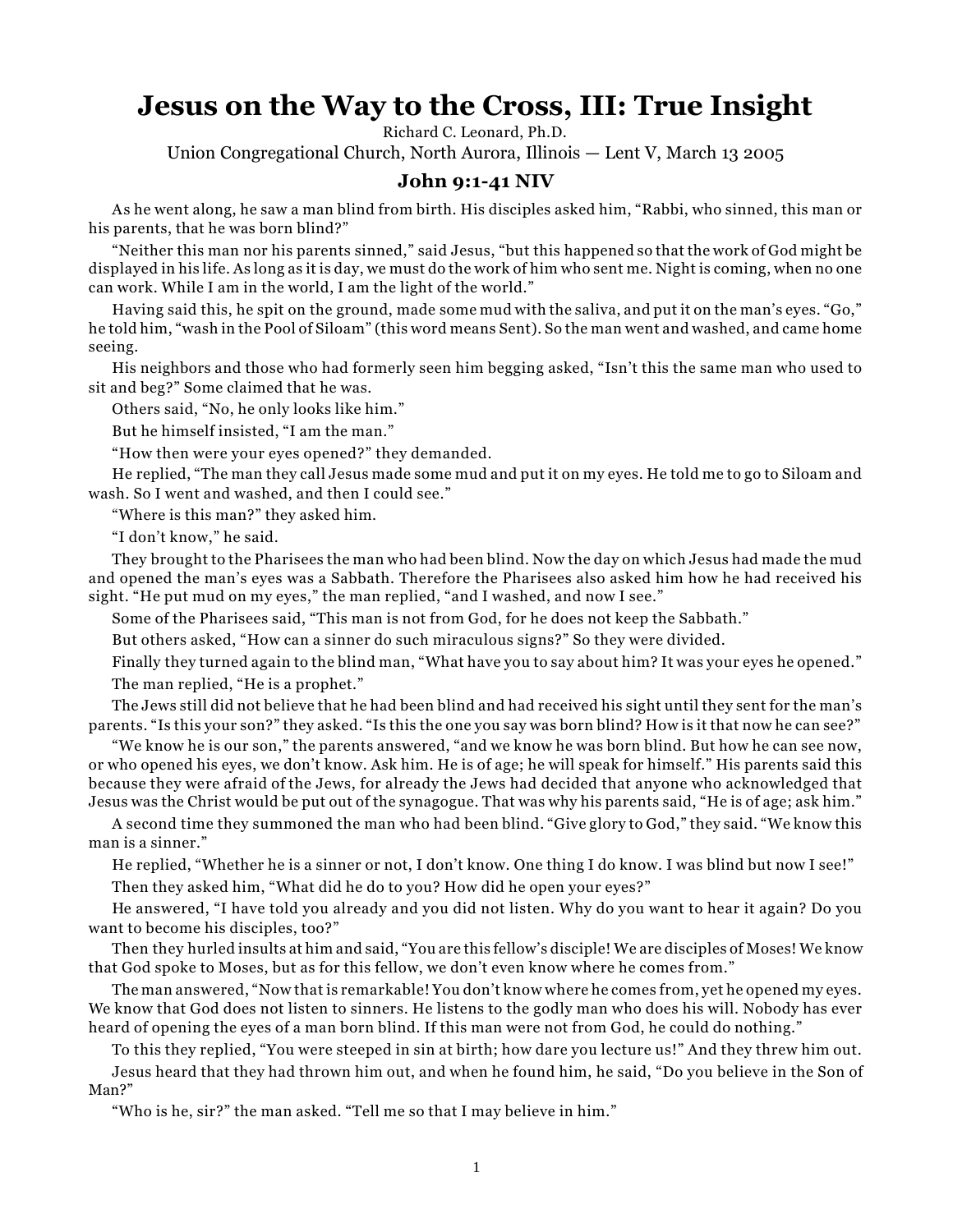Jesus said, "You have now seen him; in fact, he is the one speaking with you."

Then the man said, "Lord, I believe," and he worshiped him.

Jesus said, "For judgment I have come into this world, so that the blind will see and those who see will become blind."

Some Pharisees who were with him heard him say this and asked, "What? Are we blind too?" Jesus said, "If you were blind, you would not be guilty of sin; but now that you claim you can see, your guilt remains."

\_\_\_\_\_\_\_\_\_\_\_\_\_\_\_\_\_\_\_\_\_\_\_\_\_\_\_\_\_\_\_\_\_\_\_\_\_\_\_

*For judgment I have come into this world, so that the blind will see and those who see will become blind. . . . If you were blind, you would not be guilty of sin; but now that you claim you can see, your guilt remains* (John 9:39, 41).

On these Lenten Sundays, we've been looking at Jesus on his way to the cross, through the eyes of the Apostle John. John's Gospel has a special concern for what Jesus says about *the truth — w*hat's real, what's reliable, what can we count on? So two weeks ago we considered what Jesus says about true worship, in John chapter 4. Last week we studied what he says about *true authority* in chapter 7. Next week, on Palm Sunday, we'll hear Jesus saying something about *true sacrifice* from chapter 12. Today, we'll look at how Jesus brings *true insight*, in chapter 9 of John's Gospel.

You might have thought that our Scripture reading was a bit on the long side. It *was* the entire 9th chapter of John, and there's a good reason why Susan had to read all of it. The way John tells his story, it's pretty hard to stop in the middle or take out excerpts. In the other Gospels, Jesus' teachings are strung together as a series of short sections. They aren't linked by a story line, but by similar subject matter or key words. Bible scholars call such a grouping a *catena*, or a chain of sayings. And often a preacher can find a good stopping place, and develop his message from just a few words of our Lord. Not so with John.

In John, events in the ministry of Jesus take up whole chapters. They're like scenes in a drama. You can't stop in the middle, or make cuts, or you might miss the point Jesus is driving at which usually comes out only at the very end. John has already made his cut, if you will. As he tells us near the end of his Gospel, "Jesus did many other miraculous signs in the presence of his disciples, which are not recorded in this book" (John 20:30). John has left a lot of the story on the cutting room floor, and we have it only from the other gospels. What's left in John can't be cut any more, because he's already stripped it down to a few key incidents that show us who Jesus is. "These are written," he says, "that you may believe that Jesus is the Christ, the Son of God, and that by believing you may have life in his name" (20:31).

Today's lesson from chapter 9 is a good example of how John likes to tell the story. It has many of the typical features of John's way of writing about Jesus: words with more than one meaning; dense characters who say dumb things as foils for Jesus; the sharp contrast between Jesus and his opponents, or between light and darkness; and the "punch line" at the end where Jesus drives home his point. We encounter those same things in several chapters of this Gospel. So let's have another look at the highlights of our story.

The story begins as Jesus meets a man who was born blind. Jesus meets blind people in the other Gospels, too, and heals them out of compassion for them. But here, Jesus performs a miracle, or a "work," not only because he's sorry for the blind man, but to reveal *who Jesus is.* As he tells his disciples, "This happened so that the work of God might be displayed in his life. As long as it is day, we must do the work of him who sent me. Night is coming, when no one can work. While I am in the world, I am the light of the world." Already we see that this man's blindness is going to be a symbol of a deeper spiritual darkness — a darkness that comes over those who have no insight into what God is up to. The blind man is being set free from this darkness, but we're about to meet some folks that haven't begun to "see the light" — and, in fact, they *refuse* to see the light.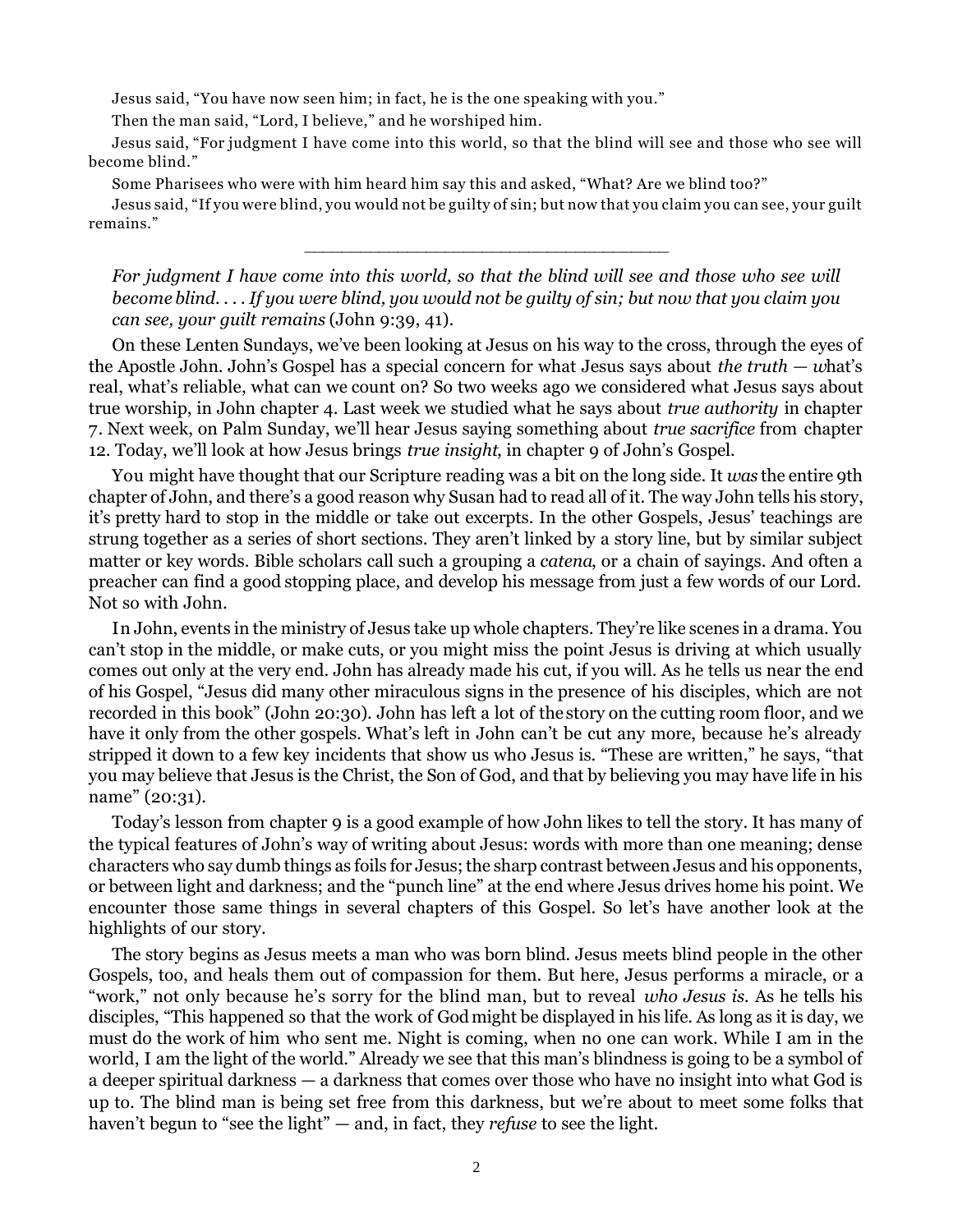It just so happens it was the Sabbath when Jesus gave the man his sight. So guess who shows up? The folks that are busy promoting the Sabbath as the "be all and end all" of religious faithfulness! Now, it wasn't that the Sabbath was a bad thing; in fact, as the Lord gave it to Moses it was a good thing. One day out of seven you don't have to work. It's a symbol of freedom from slavery to the economic order. The Sabbath means that human existence isn't defined just by the dollar sign — as the Marxists claim — but by a deeper purpose, the worship of the Creator. But in the hands of the Pharisees the Sabbath had become something else: it had become the defining mark of being a Jew. The rabbis had a saying that it wasn't the Jews that kept the Sabbath, but the Sabbath that kept the Jews. They were a tiny religious minority in the pagan world of successive empires: the Babylonians, the Persians, the Greeks, the Seleucids. The Sabbath observance had held them together and given them their identity as a people. Now the Jews were under Roman domination, and the Sabbath was their spiritual rallying point. You can see why the Pharisees were threatened by any Jewish teacher who seemed to play fast and loose with their "no-work-on-the-Sabbath" policy.

So the Pharisees get to the formerly blind man and tell him, "This guy you claim healed you couldn't be from God, because he doesn't keep the Sabbath. What do *you* think of him?" The man answers, "He's a prophet." Now, the blind man has had his physical sight restored, but he doesn't yet have *insight* into the whole truth. Of course, Jesus is far more than a prophet like the prophets of old. But that doesn't come out just yet. We have to follow the story to the end.

The Pharisees still don't believe Jesus could give sight to the blind, so they go to the man's parents. "Was he really blind when he was born? How come he can see now?" The parents answer, "Don't ask us! Yeah, he's our son and he was born blind. But as to how he can see — you better ask him, not us!" John explains that they tried to get out of the spotlight because otherwise the Jews would throw them out of their synagogue. It's risky to confess that Jesus is the Christ. To me, these parents stand for people everywhere who are afraid to commit themselves to Christ, because it will cost them something.

So the Pharisees go back to the man who was healed. "Glorify God because you received your sight," they tell him. "This Jesus is a sinner." The man answers, "Whether or not he's a sinner, I've got no clue! But I'll tell you this  $-$  I was blind, and now I can see!"

"Then, tell us again how this Jesus healed you," they ask. "I've already told you," the man answers, "but you wouldn't believe me. Why do you want to hear it again? Do you want to become his disciples?"

Of course, that retort just adds fuel to their fire. "*You* must be one of his disciples! We're disciples of Moses, but this Jesus is a nobody. We don't even know where he comes from."

The man answers them back, and you gotta love this guy. He's beginning to "see the light" now, and he isn't afraid of the Pharisees. "Give me a break! You don't know where this Jesus comes from, and he gives me my sight. That's unheard of! God wouldn't listen to a sinner. If he weren't from God he couldn't have done anything for me!"

Well, that's all the Pharisees can take from this upstart, and they throw him out of their assembly. Jesus hears about it, and finds him again. "Do you believe in the Son of man?" he asks him. "Tell me who he is, and I'll believe in him," the man replies. But we get the feeling that he sort of knows already!

Jesus answers, "You're looking at him." And that's all it takes. As John tells us, "Then the man said, 'Lord, I believe,' and he worshiped him" (9:38) — he fell down before him, confessing his faith in Jesus the Messiah.

Now Jesus gets to the point of the whole incident. "I've come into this world for judgment, so the blind will see, and those who see will become blind" (9:39). Some Pharisees are standing around, and they ask the dumb question: "What? Are we blind too? Duh!" Jesus tells them, "If you were blind, you wouldn't be guilty of sin; but now that you claim you can see, your guilt remains" (9:41).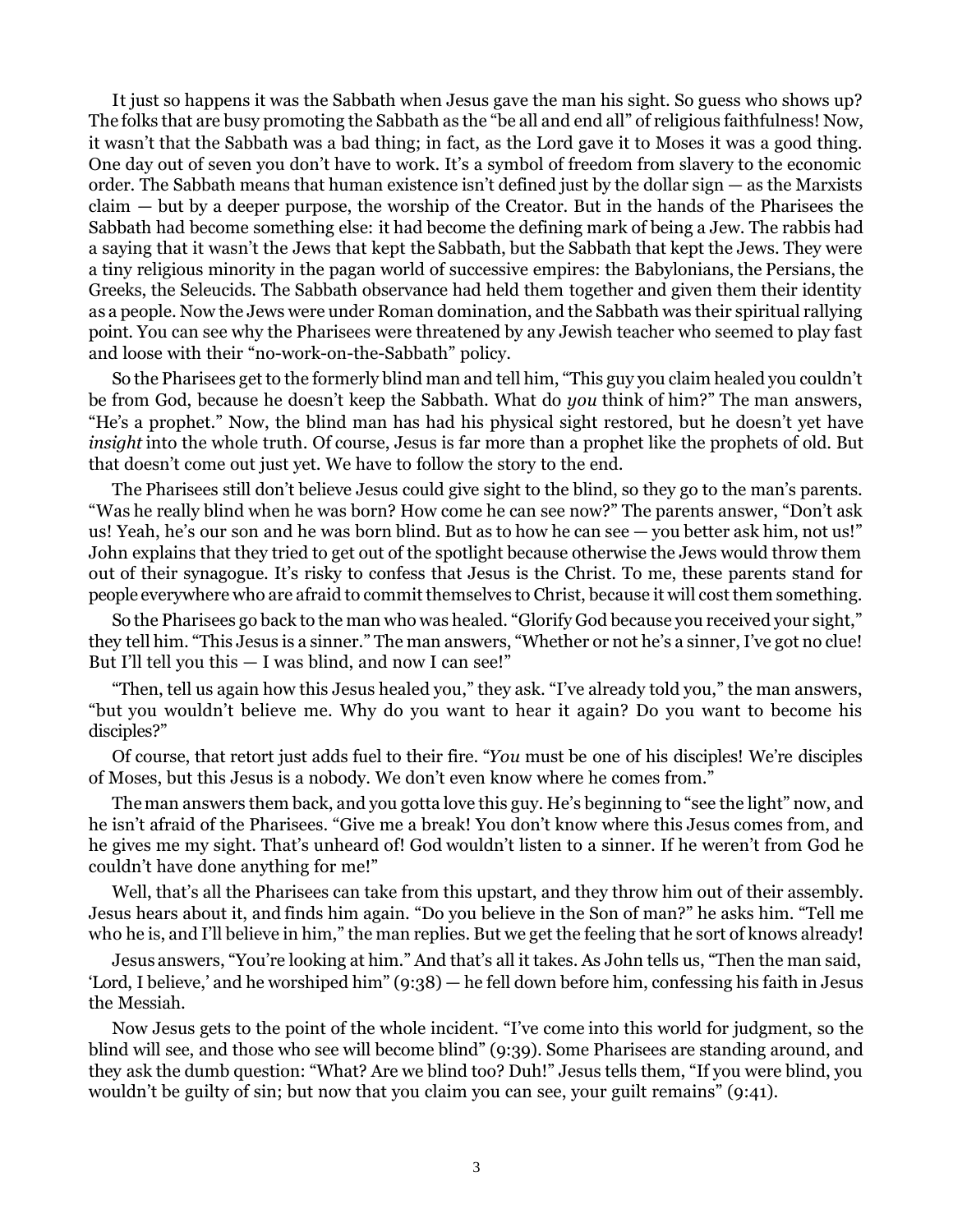On the surface, this is the story of a healing — one of many in the Gospels, in which Jesus heals diseases, cleanses lepers, casts out demons, makes the lame to walk, and even raises the dead. In all of these wonderful works, we see the power of the kingdom of God taking hold in the lives of people. We cry out for that same evidence of the healing, restoring power of God in our own lives. But, in telling is how a blind man received his sight, John has told us how Jesus grants true insight — insight into ourselves, into others, and into himself as the Son of God.

Often we don't have much insight into ourselves. We see that problem in the behavior of the Pharisees in this chapter. They think of themselves as the true disciples of Moses, failing to see how they have distorted the intent of God's Law. What the Lord gave us to set us free from grinding, twentyfour-seven slavery, they've turned into a restrictive code that would keep a blind man from receiving his sight. At the end of the story, they ask, "Then, are we blind, too?" not realizing how truly blind they are.

Awful things can happen when we lack insight into ourselves, or an understanding of our own motives. During the last century there was a man in central Europe who loved to paint, and considered himself a sensitive artist. He wrote of himself as though his role as an artist was the clue to his true self. Yet that man was responsible for the cruel suffering and barbaric deaths of millions of people. I'm referring, of course, to Adolf Hitler.

I've experienced at first hand what lack of insight into myself can do to personal relationships. I grew up with such a sense of inferiority that I came to feel nobody cared whether I stuck around or not. I felt like I could drop through a crack in the floor and nobody would notice. I didn't realize how important I really was to others in my life. My lack of insight into myself caused me to walk away from responsibilities  $-$  even pastorates, and a marriage  $-$  in the belief I wouldn't be missed. I caused consternation and sorrow because I had no true insight into myself. I even lost jobs because I didn't understand the effect of my own actions. I still deal with unrealistic feelings about myself, but since coming to the Lord I've learned how to recognize them for what they are. Jesus has given me true insight into myself, and how what I do or say can affect other people. He has taken away my blindness to myself.

Insight into ourselves is a key to gaining true insight into others. One Christian counselor has written that the counselor's best tool for getting insight into the problems of other people is the knowledge of his own sinful heart. Jesus gives us insight into the needs of other people — and where they're "coming from" — when we're confronted with our sins and experience his forgiveness. I think the man born blind, in the story John tells, is an example of this. At the beginning of the chapter he receives his physical sight. But then, as the story develops, we get the feeling he's getting wise to the Pharisees. Some of the things he says to them sound a little naïve — "Do you want to become Jesus' disciples, too? . . . Now that's remarkable — you don't know where he comes from!" But I kind of think he's needling them, leading them on, because he's catching on to their game. Jesus has opened his eyes, in more ways than one.

When we have true insight into ourselves, we learn how to "read" people better. The Gospels tell us that Jesus understood what was in the heart of man, and through his Holy Spirit we're able to develop a similar kind of discernment. The Christian counselor learns quickly that the problem the counselee presents to him may not be the real problem at all. What seems to be a financial problem, for example, may turn out to be a much deeper problem involving a lack of responsibility for one's actions. And that lack of responsibility may be an unconscious way of reinforcing that counselee's hidden image of himself as a failure — an image that may go all the way back to early childhood as the counselee saw his parent fail time after time, and grew up modeling his responses after the parent's. What the counselee needs isn't more money, but more insight into himself, and the healing power of Christ who can break the pattern of irresponsibility and failure that has bound him. Through knowledge of the